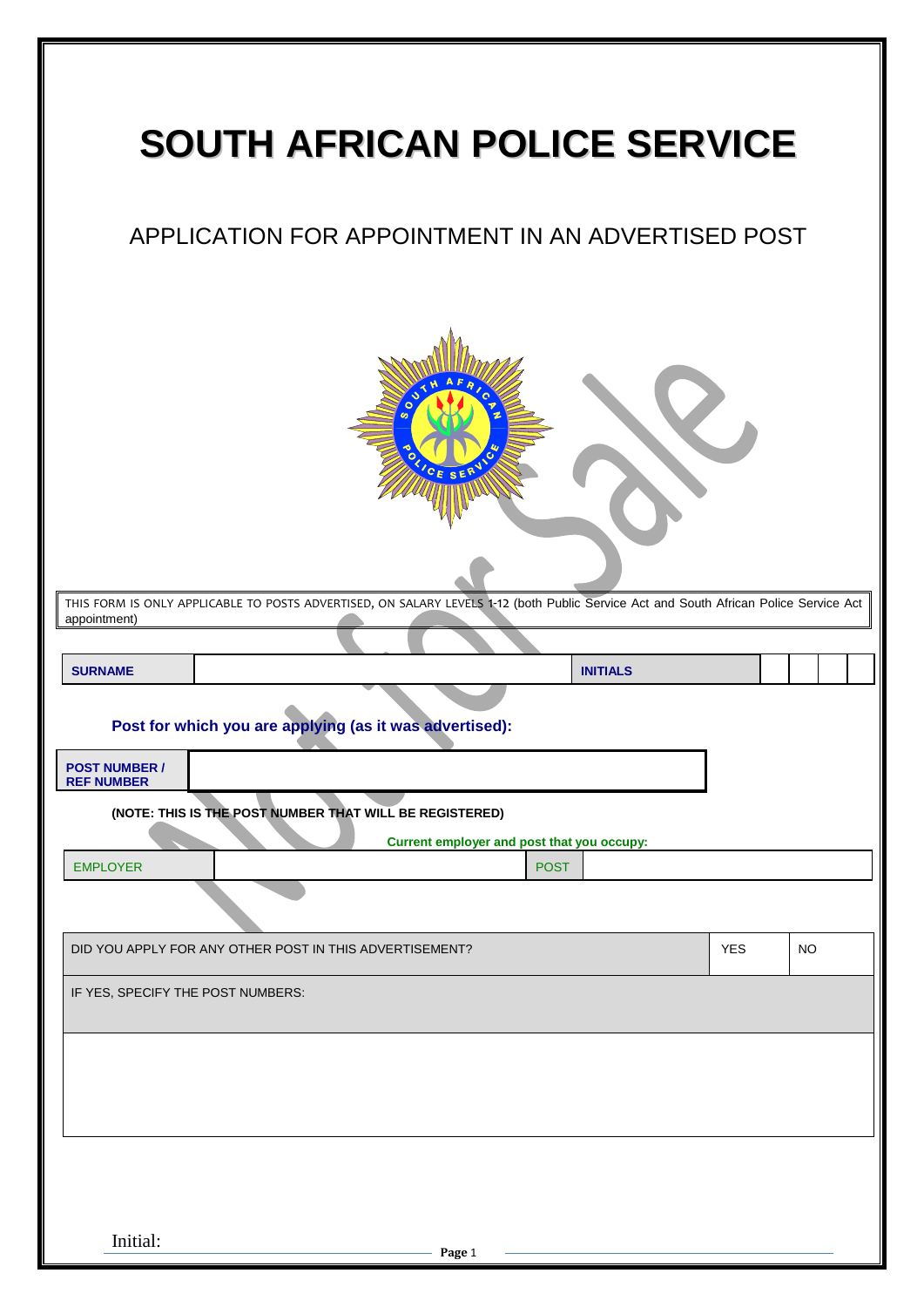## PLEASE ATTEND TO THE FOLLOWING IMPORTANT DIRECTIVES:

- · All instructions on the application form must be adhered to. Failure to do so may result in the application being turned down. The CV must be accompanied by copies of an applicant's ID document, all educational qualifications obtained and service certificates of previous employers stating the post occupied, must also be submitted and be attached to every application. · Verification of qualifications will be done and the appointment will be subjected to confirmation of the qualifications. · Applicants will be subjected to a vetting process which will include security screening and fingerprint verification. · Applications must be mailed timeously, prior to the due date. Late applications will not be accepted or considered. Applications that do not meet these requirements will not be considered. **\*\*** Correspondence may be conducted with successful candidates only. Short-listed candidates will be interviewed only on the date and time specified by the relevant selection committee. In filling the above post, an applicant whose appointment will promote representivity may receive preference. The South African Police Service is not under any obligation to fill a post after it has been advertised. · Although the post is advertised, the National Commissioner may withdraw the post from the advertisement, re-advertise the post or fill the post by transferring a person at the same level where this is deemed to be in the interest of service delivery. The appointment of the successful applicant will come into effect on the first day of the month following the date on which the National Commissioner approved the appointment.
- Enquiries can be directed to the contact person mentioned in the advertisement.

\*\*(MAIL YOUR APPLICATION AS SOON AS POSSIBLE, AND PREFERABLY 14 DAYS BEFORE THE DUE DATE.IN SOME INSTANCES POSTAL ITEMS TAKE MORE THAN 21 DAYS TO REACH US. IF YOU SEND YOUR APPLICATION BY COURIER, SEND IT TO OUR DOOR ADDRESS. EACH APPLICATION, CURRICULUM VITAE (CV) AND REQUIRED DOCUMENTS MUST EITHER BE STAPLED AT THE TOP LEFT-HAND CORNER OR BOUND ON THE LEFT SIDE. DO NOT USE PAPER CLIPS OR STRINGS.)

| A. PERSONAL PARTICULARS<br><b>The Common Service</b>                                          |                         |                  |  |                     |             |  |  |  |  |     |  |  |  |  |
|-----------------------------------------------------------------------------------------------|-------------------------|------------------|--|---------------------|-------------|--|--|--|--|-----|--|--|--|--|
| PERSONAL INFORMATION                                                                          |                         |                  |  |                     |             |  |  |  |  |     |  |  |  |  |
| 77474<br>PERSAL/ FORCE NUMBER (currently in SAPS, SANDF or another Public Service Department) |                         |                  |  |                     |             |  |  |  |  |     |  |  |  |  |
| <b>SURNAME</b>                                                                                |                         |                  |  |                     |             |  |  |  |  |     |  |  |  |  |
| <b>FIRST NAMES</b>                                                                            |                         |                  |  |                     |             |  |  |  |  |     |  |  |  |  |
| <b>IDENTITY NUMBER</b>                                                                        |                         |                  |  |                     |             |  |  |  |  |     |  |  |  |  |
| DATE OF BIRTH                                                                                 |                         |                  |  |                     |             |  |  |  |  | AGE |  |  |  |  |
| RANK (SAPS or SANDF)                                                                          |                         | <b>TITLE</b>     |  |                     |             |  |  |  |  |     |  |  |  |  |
| ARE YOU A SOUTH AFRICAN CITIZEN?                                                              | <b>YES</b><br><b>NO</b> |                  |  |                     |             |  |  |  |  |     |  |  |  |  |
| POSTAL ADDRESS                                                                                |                         |                  |  | <b>WORK ADDRESS</b> |             |  |  |  |  |     |  |  |  |  |
|                                                                                               |                         |                  |  |                     |             |  |  |  |  |     |  |  |  |  |
|                                                                                               |                         |                  |  |                     |             |  |  |  |  |     |  |  |  |  |
|                                                                                               |                         |                  |  |                     |             |  |  |  |  |     |  |  |  |  |
|                                                                                               |                         |                  |  |                     | POSTAL CODE |  |  |  |  |     |  |  |  |  |
| <b>CODE</b>                                                                                   |                         | TELEPHONE (HOME) |  |                     |             |  |  |  |  |     |  |  |  |  |
| CODE<br>TELEPHONE (WORK)                                                                      |                         |                  |  |                     |             |  |  |  |  |     |  |  |  |  |
| CODE<br>TELEPHONE (FAX)                                                                       |                         |                  |  |                     |             |  |  |  |  |     |  |  |  |  |
| <b>CELLPHONE</b><br><b>EMAIL</b>                                                              |                         |                  |  |                     |             |  |  |  |  |     |  |  |  |  |
| Initial:<br>Page 2                                                                            |                         |                  |  |                     |             |  |  |  |  |     |  |  |  |  |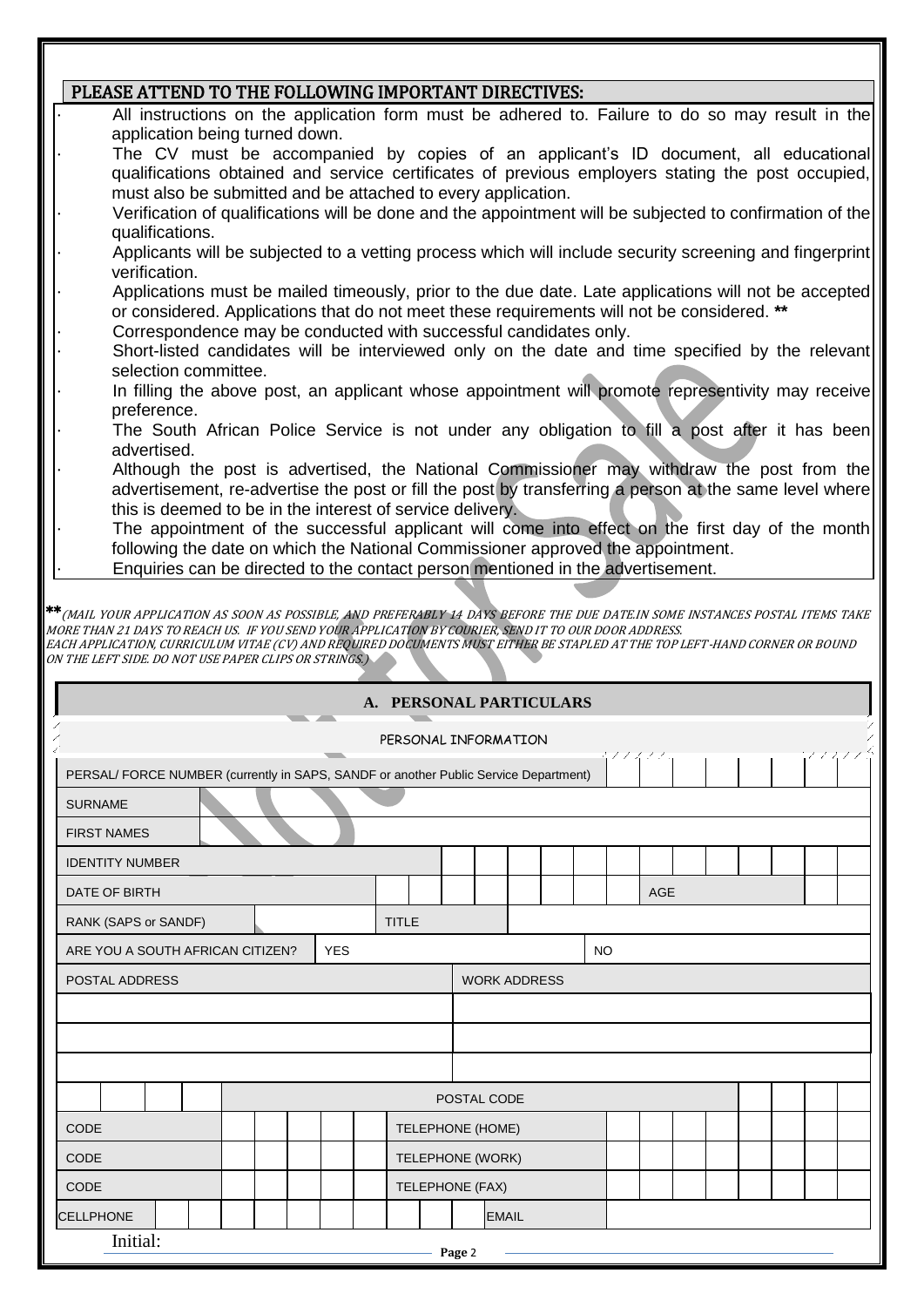| <b>AFRICAN</b>                                                    | M                   | F | <b>WHITE</b> |            | M          | F              |                                     | COLOURED        |  | М                                                   | F   | <b>INDIAN</b> |                 | M | F   |
|-------------------------------------------------------------------|---------------------|---|--------------|------------|------------|----------------|-------------------------------------|-----------------|--|-----------------------------------------------------|-----|---------------|-----------------|---|-----|
| <b>MARITAL STATUS</b>                                             |                     |   |              |            |            |                | <b>MARRIED</b>                      |                 |  | <b>SINGLE</b>                                       |     |               | <b>DIVORCED</b> |   |     |
| QUALIFICATIONS                                                    |                     |   |              |            |            |                |                                     |                 |  |                                                     |     |               |                 |   |     |
| HIGHEST GRADE PASSED IN SCHOOL (PLEASE MARK WITH AN X):           |                     |   |              |            |            |                |                                     |                 |  |                                                     |     |               |                 |   |     |
| GRADE 10<br><b>BELOW GRADE 10</b><br>GRADE 12                     |                     |   |              |            |            |                |                                     |                 |  |                                                     |     |               |                 |   |     |
| SPECIFY NAME OF SCHOOL                                            |                     |   |              |            |            |                |                                     |                 |  |                                                     |     |               |                 |   |     |
| POST SCHOOL QUALIFICATION (IF APPLICABLE, SPECIFY THE FOLLOWING): |                     |   |              |            |            |                |                                     |                 |  |                                                     |     |               |                 |   |     |
| <b>INSTITUTION</b>                                                |                     |   |              |            |            |                |                                     |                 |  |                                                     |     |               |                 |   |     |
| <b>DEGREE OR DIPLOMA</b>                                          |                     |   |              |            |            |                |                                     |                 |  |                                                     |     |               |                 |   |     |
| <b>MAIN SUBJECTS</b>                                              |                     |   |              |            |            | 1.             |                                     |                 |  |                                                     | 2.  |               |                 |   |     |
|                                                                   |                     |   |              |            |            |                | DRIVER'S LICENSE<br>にんたいいんにんだんきょうかん |                 |  |                                                     |     |               | アプランスアンプランス     |   |     |
| DO YOU HAVE A DRIVER'S LICENCE?                                   |                     |   |              | <b>YES</b> |            |                |                                     | <b>NO</b>       |  | Code (as it is<br>appearing on the<br>licence card) |     |               |                 |   |     |
| DATE THAT THE DRIVER'S LICENCE<br><b>WAS ISSUED</b>               |                     |   |              |            |            |                |                                     |                 |  |                                                     |     |               |                 |   |     |
| <b>EXPIRY DATE</b>                                                |                     |   |              |            |            |                |                                     |                 |  |                                                     |     |               |                 |   |     |
| PLACE WHERE LICENCE WAS ISSUED                                    |                     |   |              |            |            |                |                                     |                 |  |                                                     |     |               |                 |   |     |
|                                                                   |                     |   |              |            |            |                | LANGUAGE PROFICIENCY                |                 |  |                                                     |     |               |                 |   |     |
| LANGUAGE PROFICIENCY - specify level: - good / fair / poor        |                     |   |              |            |            |                |                                     |                 |  |                                                     |     |               |                 |   |     |
| LANGUAG<br>(1)                                                    | <b>ENGLISH</b>      |   |              |            |            | (2)            |                                     |                 |  |                                                     | (3) |               |                 |   |     |
| <b>SPEAK</b>                                                      |                     |   |              |            |            |                |                                     |                 |  |                                                     |     |               |                 |   |     |
| <b>WRITE</b><br><b>READ</b>                                       |                     |   |              |            |            |                |                                     |                 |  |                                                     |     |               |                 |   |     |
|                                                                   |                     |   |              |            |            |                |                                     |                 |  |                                                     |     |               |                 |   |     |
|                                                                   |                     |   |              |            |            |                | <b>DISABILLITY</b>                  |                 |  |                                                     |     | ヘヘヘヘヘヘ        |                 |   |     |
| ARE YOU PHYSICALLY DISABLED? (SPECIFY)                            |                     |   |              |            |            |                |                                     |                 |  |                                                     |     | <b>YES</b>    | NO              |   |     |
|                                                                   |                     |   |              |            |            |                |                                     |                 |  |                                                     |     |               |                 |   |     |
|                                                                   |                     |   |              |            |            |                |                                     |                 |  |                                                     |     |               |                 |   |     |
|                                                                   |                     |   |              |            |            |                | <b>HEALTH</b>                       |                 |  |                                                     |     |               |                 |   |     |
| ARE YOU IN GOOD HEALTH?                                           |                     |   |              |            |            |                |                                     |                 |  |                                                     |     |               |                 |   |     |
| PHYSICALLY                                                        |                     |   |              |            | <b>YES</b> | N <sub>O</sub> |                                     | <b>MENTALLY</b> |  |                                                     |     |               | <b>YES</b>      |   | NO. |
| IF YOUR ANSWER TO ANY OF THE ABOVE IS NO, SPECIFY                 |                     |   |              |            |            |                |                                     |                 |  |                                                     |     |               |                 |   |     |
|                                                                   |                     |   |              |            |            |                |                                     |                 |  |                                                     |     |               |                 |   |     |
|                                                                   |                     |   |              |            |            |                |                                     |                 |  |                                                     |     |               |                 |   |     |
|                                                                   |                     |   |              |            |            |                |                                     |                 |  |                                                     |     |               |                 |   |     |
| ANY OTHER COMMENT(S) CONCERNING YOUR HEALTH                       |                     |   |              |            |            |                |                                     |                 |  |                                                     |     |               |                 |   |     |
|                                                                   |                     |   |              |            |            |                |                                     |                 |  |                                                     |     |               |                 |   |     |
| PREVIOUS TERMINATION OF SERVICE (DISCHARGE)                       |                     |   |              |            |            |                |                                     |                 |  |                                                     |     |               |                 |   |     |
|                                                                   | ハハハハハハハ ハ<br>ハハハハハハ |   |              |            |            |                |                                     |                 |  |                                                     |     |               |                 |   |     |
| Initial:                                                          |                     |   |              |            |            |                | Page 3                              |                 |  |                                                     |     |               |                 |   |     |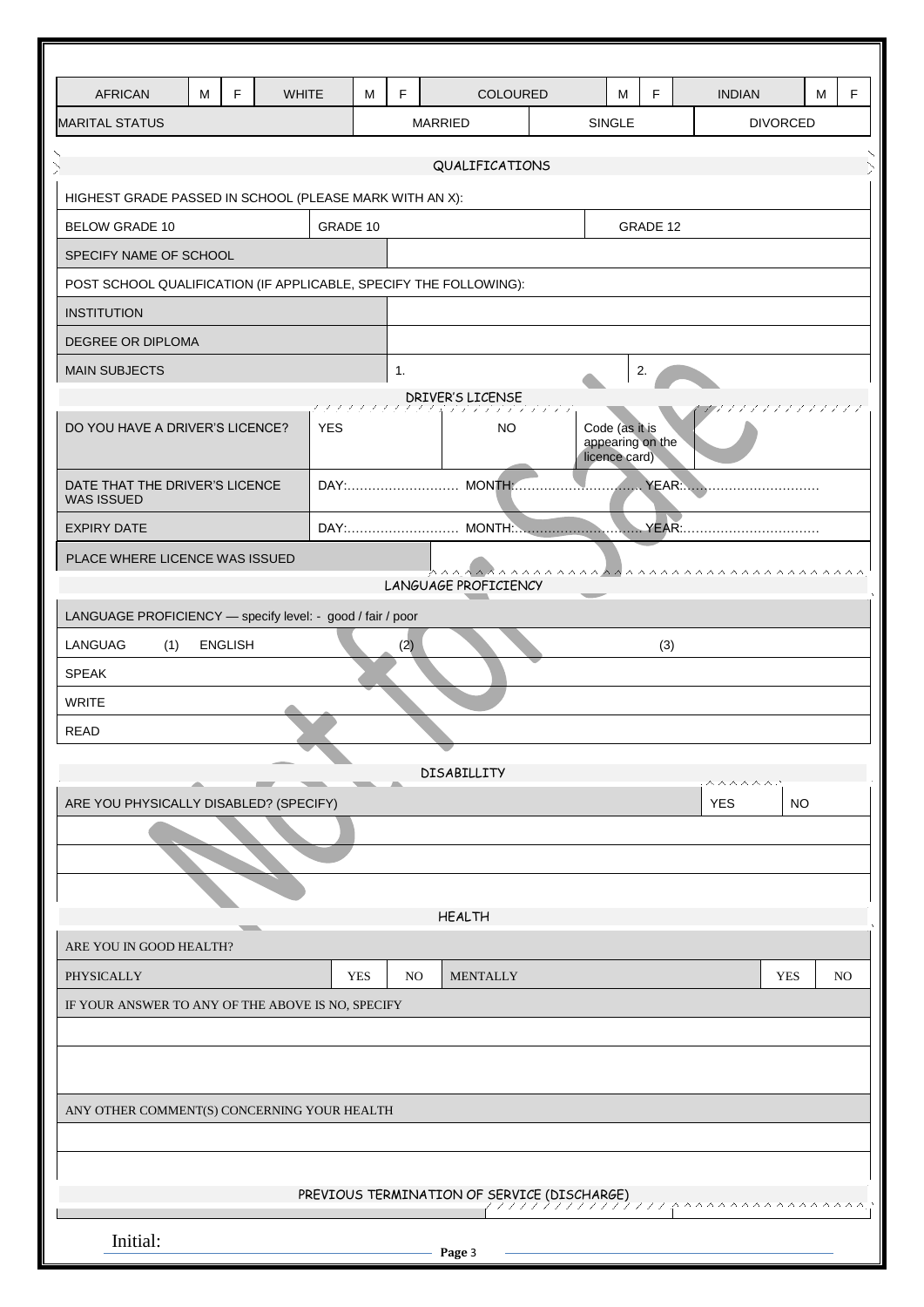| HAVE YOUR SERVICE PREVIOUSLY BEEN TERMINATED?                                                                                                                                                                                                                                                                                                           |                   |                          |                  | <b>YES</b>                          |                           | NO.                          |            |     |
|---------------------------------------------------------------------------------------------------------------------------------------------------------------------------------------------------------------------------------------------------------------------------------------------------------------------------------------------------------|-------------------|--------------------------|------------------|-------------------------------------|---------------------------|------------------------------|------------|-----|
| IF YES, SPECIFY THE FOLLOWING REASON (SELECT ONE WITH AN X):                                                                                                                                                                                                                                                                                            |                   |                          |                  |                                     |                           |                              |            |     |
| <b>RETRENCHMENT</b>                                                                                                                                                                                                                                                                                                                                     | <b>MISCONDUCT</b> | <b>MEDICAL UNFITNESS</b> |                  |                                     | SEVERANCE PACKAGE         | <b>VOLUNTARY RESIGNATION</b> |            |     |
| DATE OF TERMINATION:                                                                                                                                                                                                                                                                                                                                    |                   |                          |                  |                                     |                           |                              |            |     |
| IN INSTANCE OF VOLUNTARILY RESIGNATION, WAS THERE A DISCIPLINARY CASE PENDING?                                                                                                                                                                                                                                                                          |                   |                          |                  |                                     |                           |                              |            |     |
| <b>YES</b>                                                                                                                                                                                                                                                                                                                                              |                   |                          | NO.              |                                     |                           |                              |            |     |
| (IF YES ABOVE, PROVIDE DETAILS IN A SEPARATE SHEET)                                                                                                                                                                                                                                                                                                     |                   |                          |                  |                                     |                           |                              |            |     |
| <b>EMPLOYER:</b>                                                                                                                                                                                                                                                                                                                                        |                   |                          |                  |                                     |                           |                              |            |     |
|                                                                                                                                                                                                                                                                                                                                                         |                   | CONFLICT OF INTEREST     |                  |                                     |                           |                              |            |     |
| ARE YOU INVOLVED IN ANY OUTSIDE BUSINESS OR ACTIVITIES, OR DO YOU HAVE ANY INTERESTS WHICH MAY CONFLICT OR ARE<br>LIKELY TO CONFLICT WITH THE EXECUTION OF ANY OFFICIAL DUTIES. SHOULD YOU BE THE SUCCESSFUL CANDIDATE FOR THIS<br>POST?                                                                                                                |                   |                          |                  |                                     |                           |                              |            |     |
|                                                                                                                                                                                                                                                                                                                                                         | <b>YES</b>        |                          |                  |                                     | <b>NO</b>                 |                              |            |     |
| HAVE YOU EVER BEEN DECLARED INSOLVENT?                                                                                                                                                                                                                                                                                                                  |                   | CRIMININAL / OFFENCES    |                  | <b>YES</b><br>111111111111111111111 |                           | <b>NO</b>                    | 777777777  |     |
| HAVE YOU EVER BEEN FOUND GUILTY OF A CRIMINAL OFFENCE?                                                                                                                                                                                                                                                                                                  |                   |                          |                  | <b>YES</b>                          |                           |                              | NO.        |     |
| DOES YOUR PARTICULARS APPEAR IN PART B OF THE NATIONAL CHILD PROTECTION<br>REGISTER (SECTION 126 OF THE CHILDREN'S ACT, 2005) (ACT NO 38 OF 2005) OR THE<br>NATIONAL SEX OFFENDERS REGISTER (SECTION 42 OF THE CRIMINAL LAW (SEXUAL<br>OFFENCES AND RELATED MATTERS) AMENDMENT ACT, 2007) (ACT NO 32 OF 2007)? IF YES,<br>PARTICULARS MUST BE ATTACHED. |                   |                          |                  |                                     |                           | <b>YES</b>                   |            | NO. |
| HAVE YOU EVER BEEN REFERRED TO A PSYCHIATRIC HOSPITAL IN TERMS OF SECTION 77(6)<br>OR FOUND NOT TO HAVE HAD THE NECESSARY CRIMINAL CAPACITY AND REFERRED TO A<br>PSYCHIATRIC HOSIPITAL IN TERMS OF SECTION 78(6) OF THE CRIMINAL PROCEDURE ACT? IF<br>YES, PARTICULARS MUST BE ATTACHED.                                                                |                   |                          |                  |                                     |                           | <b>YES</b>                   |            | NO. |
| IF YES, SPECIFY THE FOLLOWING:                                                                                                                                                                                                                                                                                                                          |                   |                          |                  |                                     |                           |                              |            |     |
| CASE NUMBER: NAME OF POLICE STATION:<br>. CAS/MONTH/YEAR                                                                                                                                                                                                                                                                                                |                   |                          |                  |                                     |                           |                              |            |     |
| OFFENCE: (e.g. assault):                                                                                                                                                                                                                                                                                                                                |                   |                          |                  |                                     |                           |                              |            |     |
| SENTENCE IMPOSED (MARK ONE WITH AN X):                                                                                                                                                                                                                                                                                                                  |                   |                          |                  |                                     |                           |                              |            |     |
| <b>IMPRISONMENT</b>                                                                                                                                                                                                                                                                                                                                     |                   |                          | <b>SUSPENDED</b> |                                     | <b>ADMISSION OF GUILT</b> |                              |            |     |
|                                                                                                                                                                                                                                                                                                                                                         |                   |                          |                  |                                     | AMOUNT:                   |                              | R          |     |
| HAVE YOU EVER BEEN FOUND GUILITY IN A DISCIPLINARY MATTER?                                                                                                                                                                                                                                                                                              |                   |                          |                  |                                     |                           |                              | <b>YES</b> | NO. |
| IF YES, SPECIFY THE FOLLOWING:                                                                                                                                                                                                                                                                                                                          |                   |                          |                  |                                     |                           |                              |            |     |
|                                                                                                                                                                                                                                                                                                                                                         |                   |                          |                  |                                     |                           |                              |            |     |
| SANCTION IMPOSED:                                                                                                                                                                                                                                                                                                                                       |                   |                          |                  |                                     |                           |                              |            |     |
|                                                                                                                                                                                                                                                                                                                                                         |                   |                          |                  |                                     |                           |                              |            |     |
|                                                                                                                                                                                                                                                                                                                                                         |                   |                          |                  |                                     |                           |                              |            |     |
|                                                                                                                                                                                                                                                                                                                                                         |                   |                          |                  |                                     |                           |                              |            |     |
|                                                                                                                                                                                                                                                                                                                                                         |                   |                          |                  |                                     |                           |                              |            |     |
| IS THERE ANY CRIMINAL, CIVIL OR DISCIPLINARY ACTION PENDING AGAINST YOU?                                                                                                                                                                                                                                                                                |                   |                          |                  |                                     |                           |                              | <b>YES</b> | NO. |
| IF YES, SPECIFY:                                                                                                                                                                                                                                                                                                                                        |                   |                          |                  |                                     |                           |                              |            |     |
|                                                                                                                                                                                                                                                                                                                                                         |                   |                          |                  |                                     |                           |                              |            |     |
|                                                                                                                                                                                                                                                                                                                                                         |                   |                          |                  |                                     |                           |                              |            |     |
| Initial:                                                                                                                                                                                                                                                                                                                                                |                   | Page 4                   |                  |                                     |                           |                              |            |     |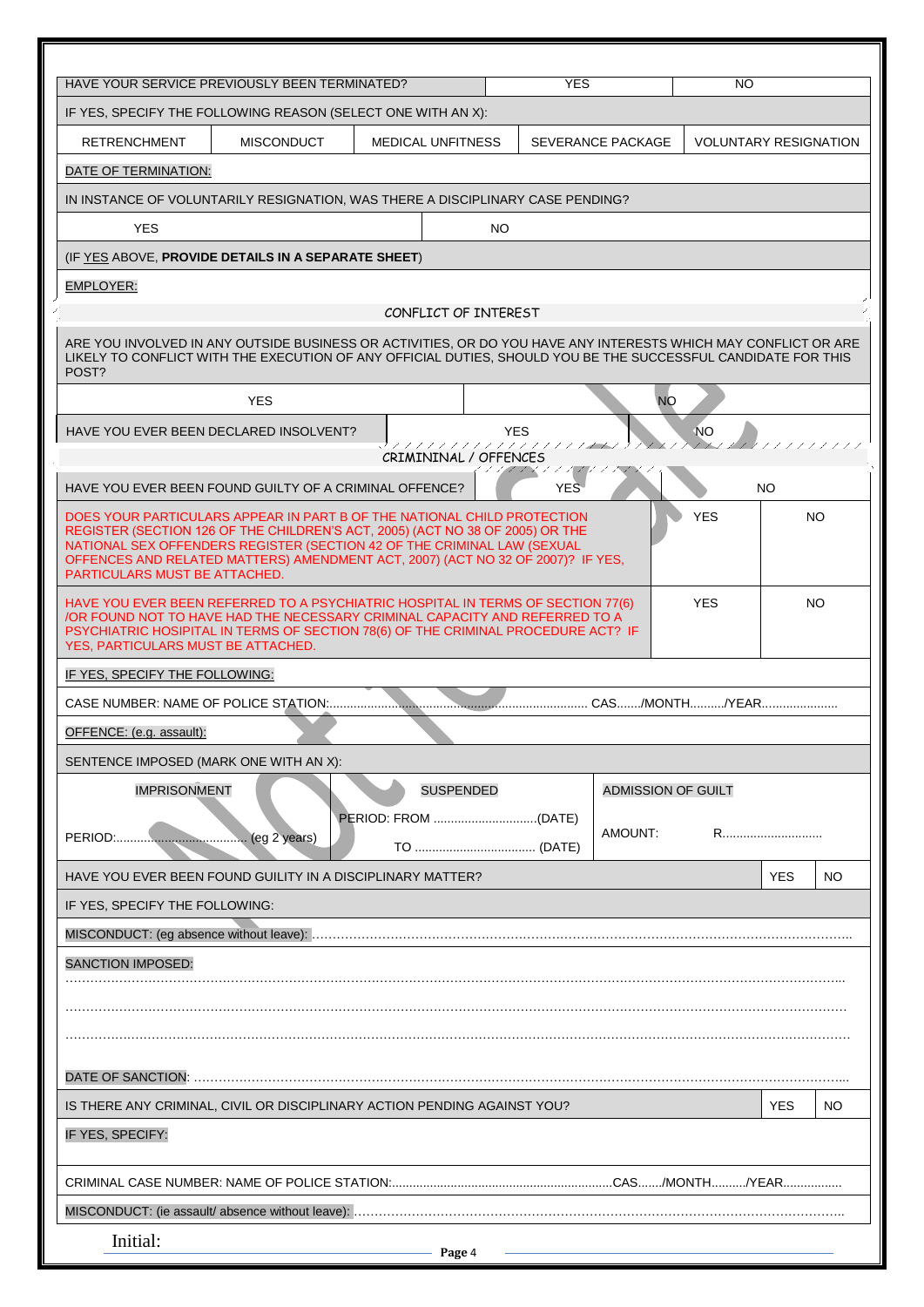|             | <b>B. CAREER PROMOTIONS/APPOINTMENTS</b>                             |
|-------------|----------------------------------------------------------------------|
| <b>YEAR</b> | APPOINTMENT/PROMOTIONS                                               |
|             | $\mathbb{R}^n$                                                       |
|             | <b>C. CAREER DEVELOPMENT (Training Courses)</b>                      |
| <b>YEAR</b> | <b>COURSE PARTICULARS</b><br><b>INSTITUTION</b>                      |
|             | D. DESCRIBE THE DUTIES THAT YOU ARE PERFORMING IN YOUR PRESENT POST. |
| Initial:    | Page 5                                                               |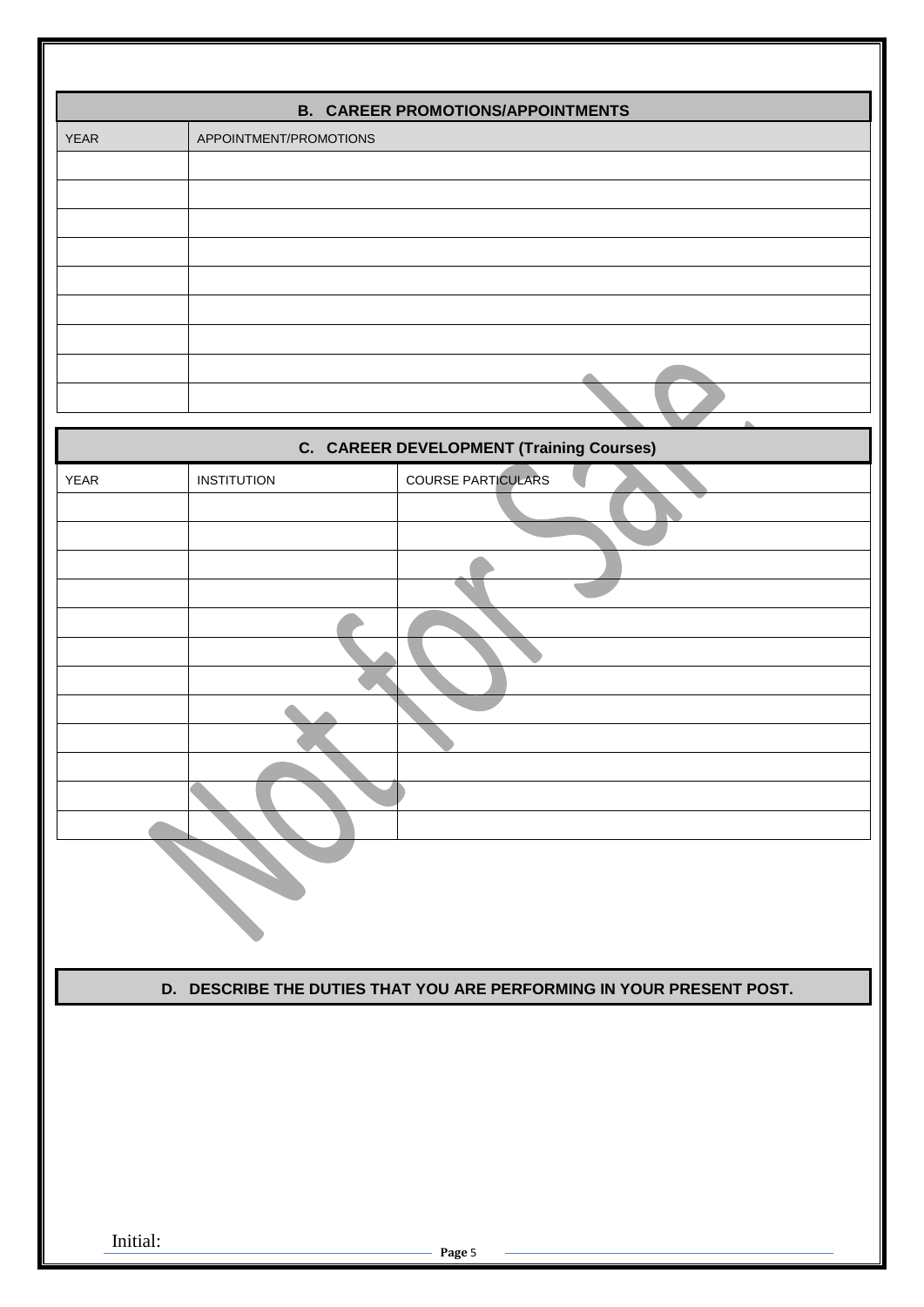| E. PREVIOUS WORK EXPERIENCE (From inception to date) |                 |  |                                                    |  |  |  |  |  |  |
|------------------------------------------------------|-----------------|--|----------------------------------------------------|--|--|--|--|--|--|
| <b>START DATE</b>                                    | <b>END DATE</b> |  | COMPANY (INSTITUTION)<br><b>REASON FOR LEAVING</b> |  |  |  |  |  |  |
|                                                      |                 |  |                                                    |  |  |  |  |  |  |
|                                                      |                 |  |                                                    |  |  |  |  |  |  |
|                                                      |                 |  |                                                    |  |  |  |  |  |  |
|                                                      |                 |  |                                                    |  |  |  |  |  |  |
|                                                      |                 |  |                                                    |  |  |  |  |  |  |
|                                                      |                 |  |                                                    |  |  |  |  |  |  |
|                                                      |                 |  |                                                    |  |  |  |  |  |  |
|                                                      |                 |  | F. PARTICULARS OF WORK REFERENCES (NOT RELATIVES)  |  |  |  |  |  |  |
| NAME:                                                |                 |  | NAME:                                              |  |  |  |  |  |  |
| ADDRESS OF COMPANY:                                  |                 |  | ADDRESS OF COMPANY:                                |  |  |  |  |  |  |
|                                                      |                 |  |                                                    |  |  |  |  |  |  |
|                                                      |                 |  |                                                    |  |  |  |  |  |  |
| POSTAL CODE                                          |                 |  | POSTAL CODE                                        |  |  |  |  |  |  |
| E-MAIL                                               |                 |  | E-MAIL                                             |  |  |  |  |  |  |
| Tel. WORK                                            |                 |  | Tel. WORK                                          |  |  |  |  |  |  |
| <b>FAX</b>                                           |                 |  | <b>FAX</b>                                         |  |  |  |  |  |  |
| <b>CELLPHONE</b>                                     |                 |  | <b>CELLPHONE</b>                                   |  |  |  |  |  |  |
|                                                      |                 |  |                                                    |  |  |  |  |  |  |

Initial: